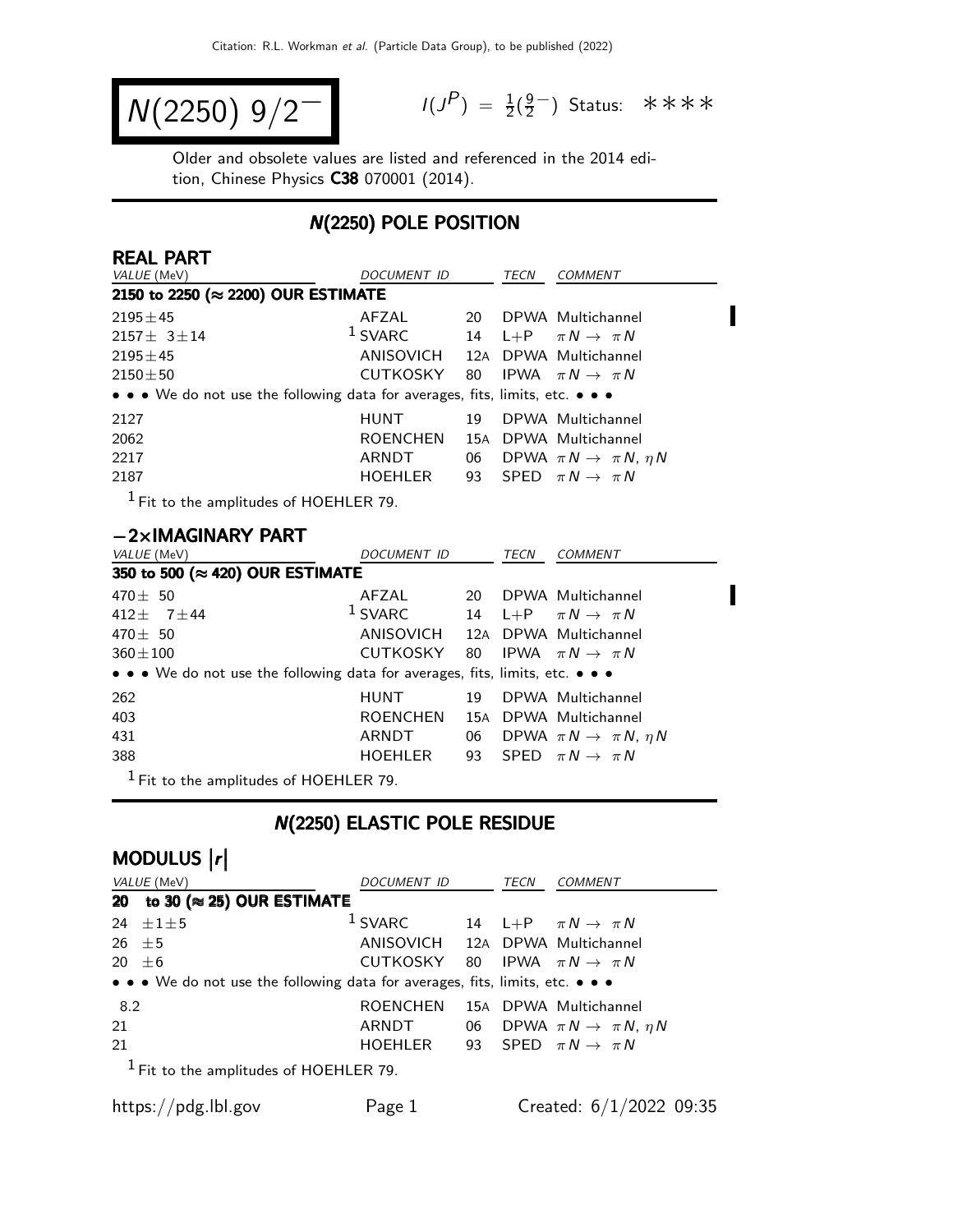| <b>PHASE <math>\theta</math></b>                                              |                                 |      |                                              |
|-------------------------------------------------------------------------------|---------------------------------|------|----------------------------------------------|
| VALUE $(^\circ)$                                                              | <b>DOCUMENT ID</b>              | TECN | COMMENT                                      |
| $-60$ to $-20$ ( $\approx -40$ ) OUR ESTIMATE                                 |                                 |      |                                              |
| $-62 \pm 1 \pm 11$                                                            | $1$ SVARC                       |      | 14 L+P $\pi N \rightarrow \pi N$             |
| $-38 + 25$                                                                    | ANISOVICH 12A DPWA Multichannel |      |                                              |
| $-50\pm 20$                                                                   | CUTKOSKY                        |      | 80 IPWA $\pi N \rightarrow \pi N$            |
| • • • We do not use the following data for averages, fits, limits, etc. • • • |                                 |      |                                              |
| $-64$                                                                         | ROENCHEN                        |      | 15A DPWA Multichannel                        |
| $-20$                                                                         | ARNDT                           |      | 06 DPWA $\pi N \rightarrow \pi N$ , $\eta N$ |
| $1$ Fit to the amplitudes of HOEHLER 79.                                      |                                 |      |                                              |

# N(2250) INELASTIC POLE RESIDUE

The "normalized residue" is the residue divided by  $\Gamma_{pole}/2$ .

|                |                  | Normalized residue in $N\pi \rightarrow N(2250) \rightarrow N\eta$            |      |                       |  |
|----------------|------------------|-------------------------------------------------------------------------------|------|-----------------------|--|
| <b>MODULUS</b> | PHASE $(^\circ)$ | <b>DOCUMENT ID</b>                                                            | TECN | <b>COMMENT</b>        |  |
|                |                  | • • • We do not use the following data for averages, fits, limits, etc. • • • |      |                       |  |
| 0.017          | $-89$            | ROENCHEN 15A DPWA Multichannel                                                |      |                       |  |
|                |                  | Normalized residue in $N\pi \rightarrow N(2250) \rightarrow AK$               |      |                       |  |
| <b>MODULUS</b> | PHASE $(^\circ)$ | <b>DOCUMENT ID</b>                                                            | TECN | <b>COMMENT</b>        |  |
|                |                  | • • • We do not use the following data for averages, fits, limits, etc. • • • |      |                       |  |
| 0.006          | $-101$           | ROENCHEN 15A DPWA Multichannel                                                |      |                       |  |
|                |                  | Normalized residue in $N\pi \rightarrow N(2250) \rightarrow \Sigma K$         |      |                       |  |
| <b>MODULUS</b> | PHASE $(^\circ)$ | <b>DOCUMENT ID</b>                                                            | TECN | <b>COMMENT</b>        |  |
|                |                  | • • • We do not use the following data for averages, fits, limits, etc. • • • |      |                       |  |
| 0.002          | 70               | ROENCHEN                                                                      |      | 15A DPWA Multichannel |  |

# N(2250) BREIT-WIGNER MASS

| VALUE (MeV)                        | DOCUMENT ID                     |      | TECN | COMMENT                                   |
|------------------------------------|---------------------------------|------|------|-------------------------------------------|
| 2250 to 2320 (≈ 2280) OUR ESTIMATE |                                 |      |      |                                           |
| $2200 \pm 10$                      | $1$ HUNT                        | 19   |      | DPWA Multichannel                         |
| $2280 \pm 40$                      | ANISOVICH 12A DPWA Multichannel |      |      |                                           |
| $2302 \pm 6$                       | $1$ ARNDT                       | 06   |      | DPWA $\pi N \rightarrow \pi N$ , $\eta N$ |
| $2250 \pm 80$                      | <b>CUTKOSKY</b>                 | - 80 |      | IPWA $\pi N \rightarrow \pi N$            |
| $2268 \pm 15$                      | HOFHI FR                        |      |      | 79 IPWA $\pi N \rightarrow \pi N$         |
| $1$ Statistical error only.        |                                 |      |      |                                           |

# N(2250) BREIT-WIGNER WIDTH

| VALUE (MeV)                          | <i>DOCUMENT ID</i>              |    | TECN | COMMENT                                      |
|--------------------------------------|---------------------------------|----|------|----------------------------------------------|
| 300 to 600 (≈ 500) OUR ESTIMATE      |                                 |    |      |                                              |
| $343 + 51$                           | $1$ HUNT                        | 19 |      | DPWA Multichannel                            |
| $520 \pm 50$                         | ANISOVICH 12A DPWA Multichannel |    |      |                                              |
| $628 \pm 28$                         | $1$ ARNDT                       |    |      | 06 DPWA $\pi N \rightarrow \pi N$ , $\eta N$ |
| $480 \pm 120$                        | CUTKOSKY                        |    |      | 80 IPWA $\pi N \rightarrow \pi N$            |
| $300 \pm 40$                         | HOEHLER                         |    |      | 79 IPWA $\pi N \rightarrow \pi N$            |
| <sup>1</sup> Statistical error only. |                                 |    |      |                                              |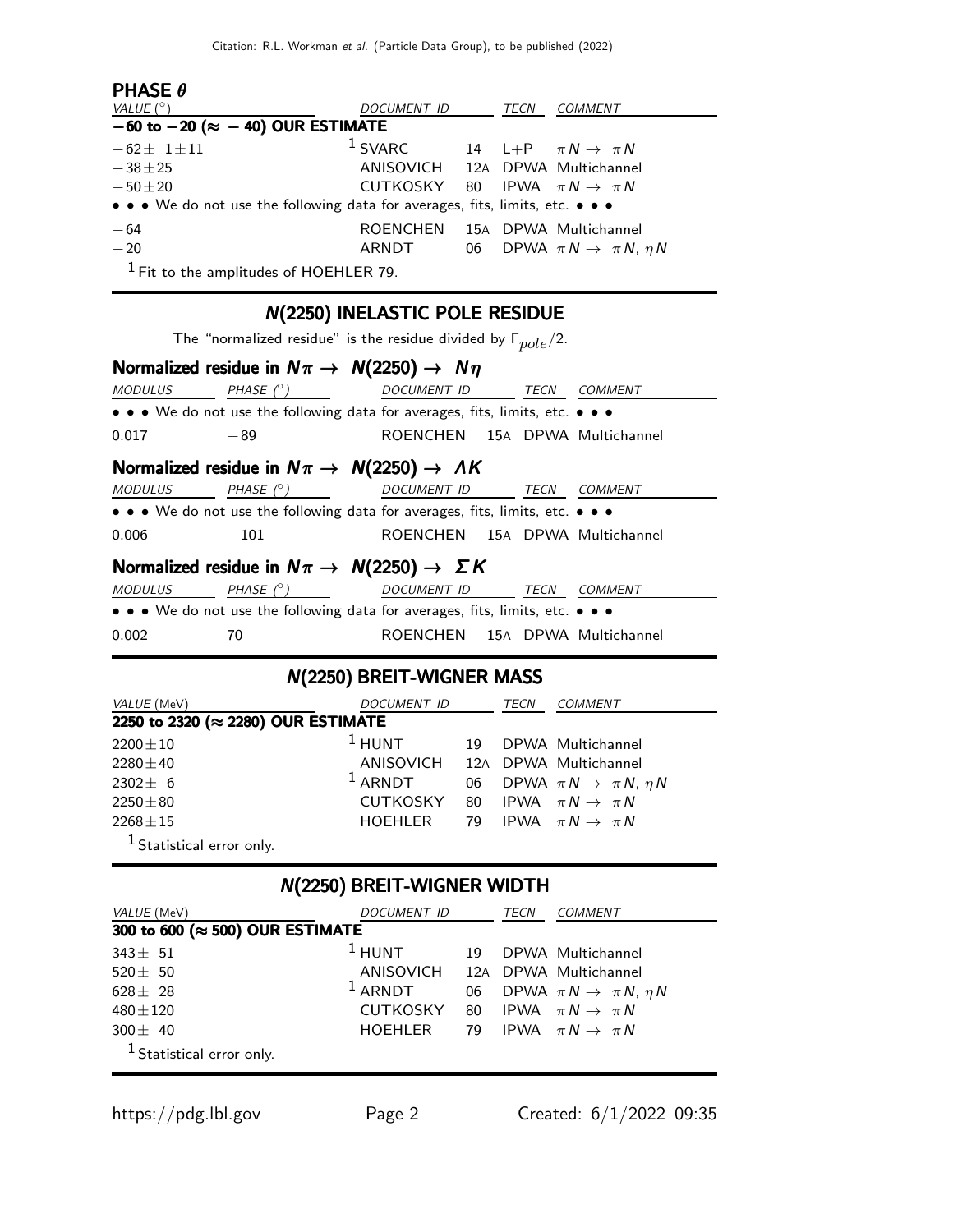### N(2250) DECAY MODES

The following branching fractions are our estimates, not fits or averages.

|            | Mode               | Fraction $(\Gamma_i/\Gamma)$ |
|------------|--------------------|------------------------------|
| $\Gamma_1$ | $N\pi$             | $5 - 15 \%$                  |
|            | $\Gamma_2$ $N\eta$ | ${<}5\%$                     |
| $\Gamma_3$ | $\Lambda K$        | $1 - 3 \%$                   |

### Γ $(N\pi)/\Gamma_{\text{total}}$  Γ $_1/\Gamma$  $\Gamma_1/\Gamma$ VALUE (%)  $DOCUMENT$  ID TECN COMMENT 5–15 % OUR ESTIMATE  $8.5 \pm 0.4$ <sup>1</sup> HUNT 19 DPWA Multichannel 12  $\pm$ 4 ANISOVICH 12A DPWA Multichannel<br>8.9 $\pm$ 0.1 1 ARNDT 06 DPWA  $\pi N \rightarrow \pi N$ ,  $8.9 \pm 0.1$ 06 DPWA  $\pi N \rightarrow \pi N$ ,  $\eta N$ 10  $\pm$ 2 CUTKOSKY 80 IPWA  $\pi N \rightarrow \pi N$ 10  $\pm 2$  HOEHLER 79 IPWA  $\pi N \rightarrow \pi N$  $1$  Statistical error only.  $\Gamma(N\eta)/\Gamma_{\rm total}$  Γ<sub>2</sub>/Γ VALUE (%) DOCUMENT ID TECN COMMENT <5 % OUR ESTIMATE  $<$ 5 <sup>1</sup> HUNT 19 DPWA Multichannel <sup>1</sup> Statistical error only. Γ(ΛΚ)/Γ<sub>total</sub> Γ<sub>3</sub>/Γ VALUE (%) DOCUMENT ID TECN COMMENT 1–3 % OUR ESTIMATE  $2.0 \pm 0.6$ <sup>1</sup> HUNT 19 DPWA Multichannel 1 Statistical error only.

# N(2250) BRANCHING RATIOS

### N(2250) PHOTON DECAY AMPLITUDES AT THE POLE

# $N(2250) \rightarrow p\gamma$ , helicity-1/2 amplitude  $A_{1/2}$

| MODULUS (GeV $^{-1/2}$ ) PHASE (° )                                           |       | DOCUMENT ID TECN               |             | <b>COMMENT</b> |
|-------------------------------------------------------------------------------|-------|--------------------------------|-------------|----------------|
| $-0.090 + 0.025 -49 + 17 - 11$                                                |       | ROENCHEN 14                    | <b>DPWA</b> |                |
| • • • We do not use the following data for averages, fits, limits, etc. • • • |       |                                |             |                |
| 0.026                                                                         | $-26$ | ROENCHEN 15A DPWA Multichannel |             |                |
|                                                                               |       |                                |             |                |
| $N(2250) \rightarrow p\gamma$ , helicity-3/2 amplitude A <sub>3/2</sub>       |       |                                |             |                |
| MODULUS (GeV $^{-1/2}$ ) PHASE (°)                                            |       | DOCUMENT ID TECN               |             | <b>COMMENT</b> |
| $0.049 + 0.031$ $171 + 36$<br>$171 - 43$                                      |       | ROENCHEN 14                    | <b>DPWA</b> |                |
| • • • We do not use the following data for averages, fits, limits, etc. • • • |       |                                |             |                |